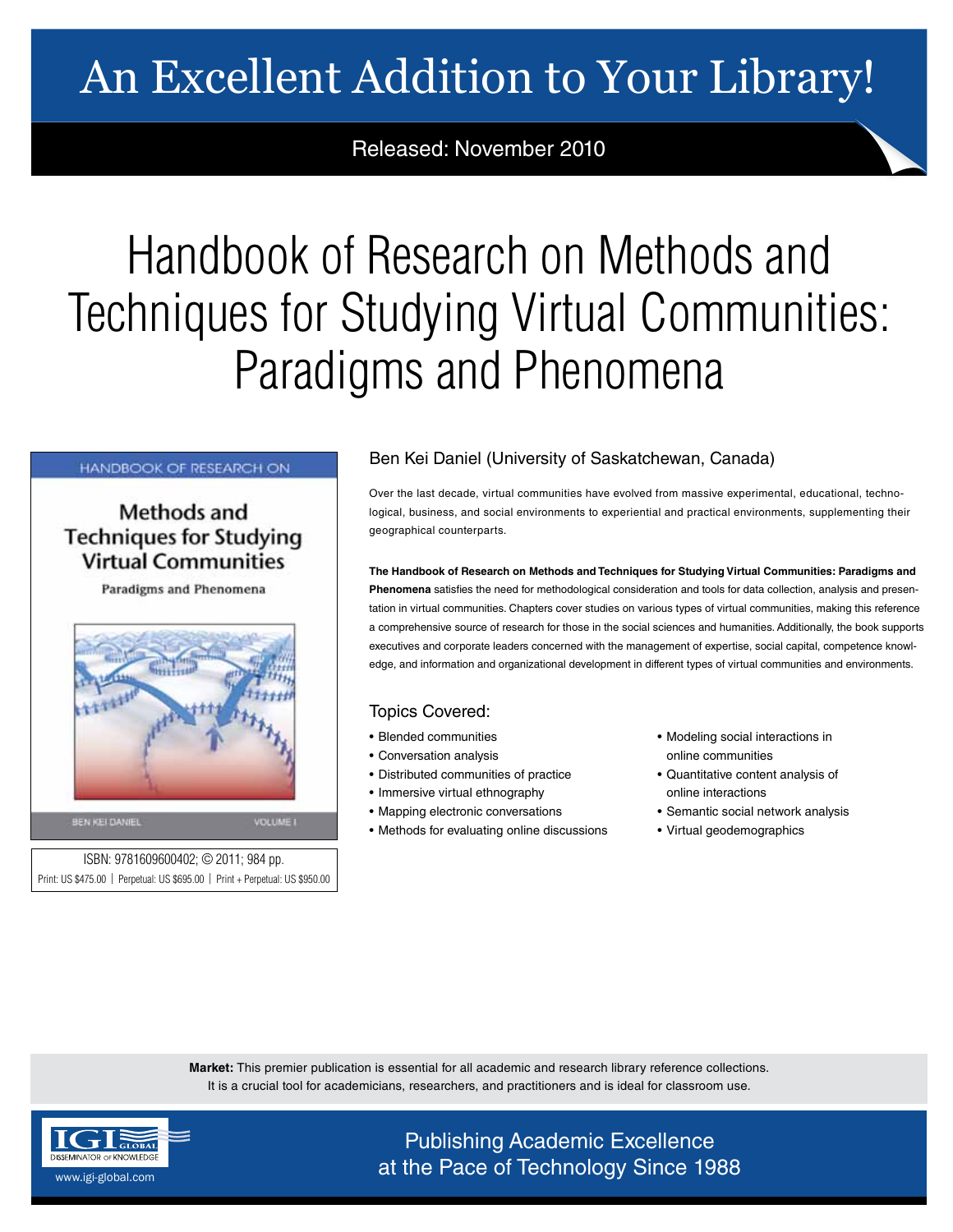# **Section 1: Introduction to Virtual Communities**

Chapter 1 *Introduction to this Volume* Daniel Ben K. (University of Saskatchewan and Saskatoon Health Region, Canada)

#### Chapter 2 *GEEK:*

Shi Lian (Parque Científico Tecnológico de Gijón Edificio Centros Tecnológicos, Spain) Berrueta Diego (Parque Científico Tecnológico de Gijón Edificio Centros Tecnológicos, Spain) Fernández Sergio (Parque Científico Tecnológico de Gijón Edificio Centros Tecnológicos, Spain) Polo Luis (Parque Científico Tecnológico de Gijón Edificio Centros Tecnológicos, Spain) Mínguez Iván (Parque Científico Tecnológico de Gijón Edificio Centros Tecnológicos, Spain) Rubiera Emilio (Parque Científico Tecnológico de Gijón Edificio Centros Tecnológicos, Spain) Fernández Silvino (Parque Científico Tecnológico de Gijón Edificio Centros Tecnológicos, Spain)

#### Chapter 3

*Recurrent Interactions, Acts of Communication and Emergent Social Practice in Virtual Community Settings* Akoumianakis Demosthenes (Technological Education Institution of Crete, Greece)

Chapter 4 *Toward Diversity in Researching Teaching and Technology Philosophies-in-Practice in e-Learning Communities* Parchoma Gale (Centre for Studies in Advanced Learning Technologies (CSALT) & Lancaster University, UK)

# **Section 2: Social Networks and Data Mining**

Chapter 5 *Data Mining Techniques for Communities' Detection in Dynamic Social Networks* Robardet Céline (Université de Lyon, France)

Chapter 6 *A Methodological Approach for Blended Communities:* Annese Susan (University of Bari, Italy) Traetta Marta (University of Bari, Italy)

### Chapter 7

*Semantic Social Network Analysis:* Erétéo Guillaume (Orange Labs, France) Limpens Freddy (EDELWEISS, INRIA Sophia-Antipolis, France) Gandon Fabien (EDELWEISS, INRIA Sophia-Antipolis, France) Corby Olivier (EDELWEISS, INRIA Sophia-Antipolis, France) Buffa Michel (University of Nice Sophia Antipolis, France) Leitzelman Mylène (University of Nice Sophia Antipolis, France) Sander Peter (University of Nice Sophia Antipolis, France)

Chapter 8

*Using Social Network Analysis to Guide Theoretical Sampling in an Ethnographic Study of a Virtual Community* Murillo Enrique (Instituto Tecnológico Autónomo de México – ITAM, Mexico)

## **Section 3: Tools and Techniques for Analysis and Building of Virtual Communities**

Chapter 9 *Graphically Mapping Electronic Discussions:* Howell Jennifer (Australian Catholic University Limited, Australia)

#### Chapter 10

*A Tool to Study the Evolution of the Domain of a Distributed Community of Practice* Sato Gilson Yukio (Federal University of Technology - Paraná, Brazil) Silva de Azevedo Hilton José (Federal University of Technology - Paraná, Brazil) Barthès Jean-Paul (Université de Technologie de Compiègne, France)

#### Chapter 11

*Exploring Virtual Communities with the Internet Community Text Analyzer (ICTA)* Gruzd Anatoliy (Dalhousie University, Canada)

Chapter 12

*Making the Virtual Real:* Lansiquot Reneta D. (New York City College of Technology of the City University of New York, USA)

# Chapter 13

*Virtual Communities as Tools to Support Teaching Practicum:* English Rebecca (Queensland University of Technology, Australia) Howell Jennifer (Australian Catholic University Limited, Australia)

Chapter 14

*Conversation Analysis as a Tool to Understand Online Social Encounters* Tan Aik-Ling (Nanyang Technological University, Singapore) Tan Seng-Chee (Nanyang Technological University, Singapore)

## **Section 4: Data and User Modelling**

Chapter 15 *Modeling the Diversity of User Behavior in Online Communities* Hogg Tad (Hewlett-Packard Laboratories, USA) Szabo Gabor (Hewlett-Packard Laboratories, USA)

Chapter 16 *Context and Explanation in e-Collaborative Work* Brézillon Patrick (University Paris 6 (UPMC), France)

Chapter 17 *Intelligent LMS with an Agent that Learns from Log Data in a Virtual Community* Ueno Maomi (The University of Electro-Communications, Japan)

Chapter 18 *A Computational Model of Social Capital in Virtual Communities* Daniel Ben K. (University of Saskatchewan and Saskatoon Health Region, Canada)

## **Section 5: Methods, Measurements and Matrices**

Chapter 19 *A Beginner's Guide to Geographic Virtual Communities Research* Hecht Brent (Northwestern University, USA) Gergle Darren (Northwestern University, USA)

Chapter 20 *A Theoretical Method of Measuring Virtual Community Health and the Health of their Operating Environment in a Business Setting* Robertson Brent (Sancor, Canada)

Chapter 21 *Building Web Communities:* Isakovič Jan (Artesia, Slovenia) Sulčič Alja (Artesia, Slovenia)

Chapter 22 *Virtual Geodemographics:* Singleton Alex D (University of Liverpool, UK)

Chapter 23 *Development of Cellular Phone Software to Prompt Learners to Monitor and Reorganize Division of Labor in Project-Based Learning* Mochizuki Toshio (Senshu University, Japan) Yaegashi Kazaru (Ritsumeikan University, Japan) Kato Hiroshi (The Open University of Japan, Japan) Nishimori Toshihisa (The University of Tokyo, Japan) Nagamori Yusuke (Tsukuba University of Technology, Japan) Fujita Shinobu (Spiceworks Corporation, Japan)

## Chapter 24

*Mathematical Retrieval Techniques for Online Mathematics Learning* Van Tien Le (Hochiminh City University of Technology, Vietnam) Tho Quan Thanh (Hochiminh City University of Technology, Vietnam) Cheung Hui Siu (Nanyang Technological University, Singapore)

Chapter 25 *Online Ethnographic Methods:* Skågeby Jörgen (Linköping University, Sweden)